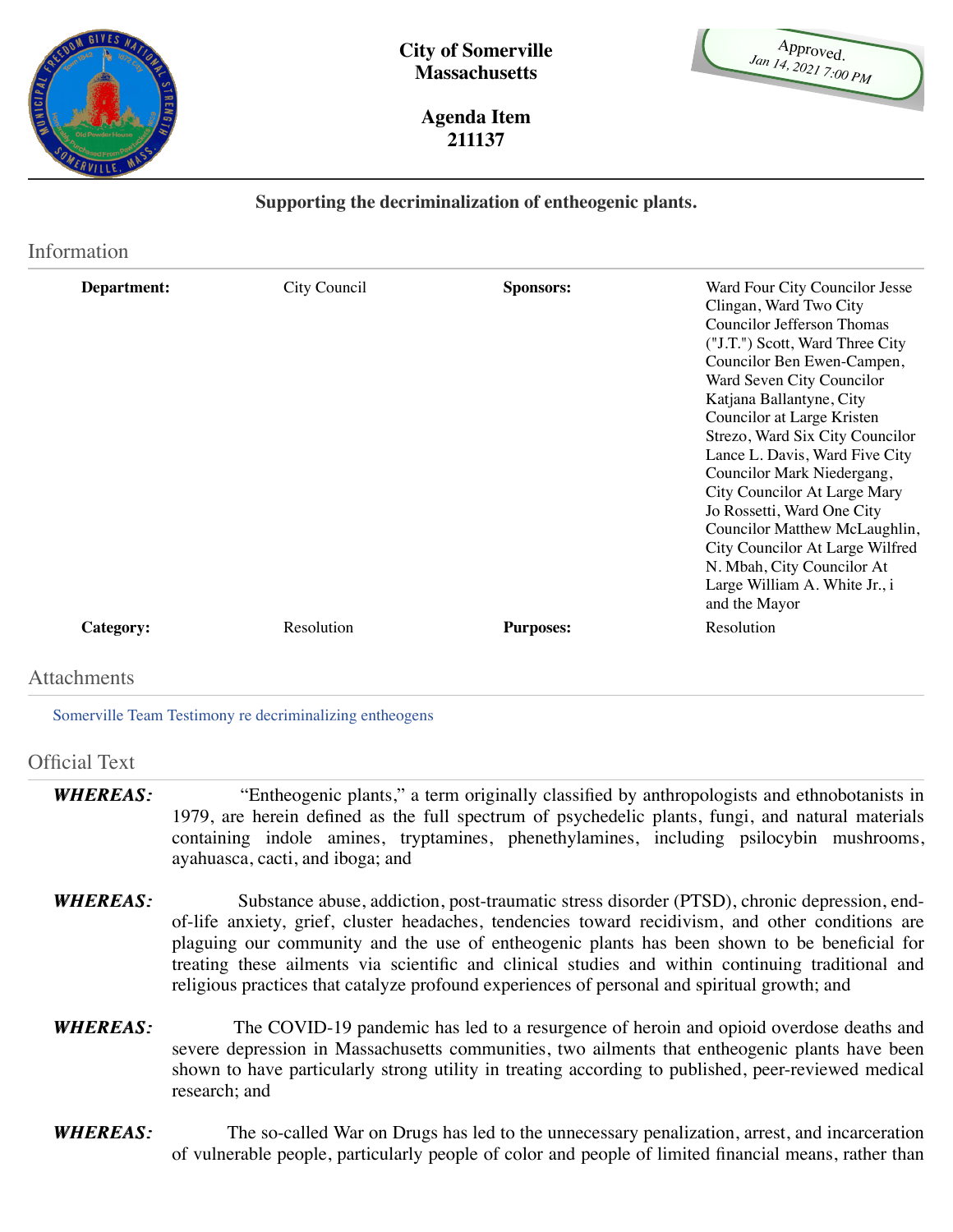prioritizing harm-reduction policies to treat drug abuse as an issue of public health; and

- *WHEREAS: WHEREAS:* That American cities have long possessed an inferred constitutional right to regulate commerce and public safety within their jurisdictions, a principle acknowledged by the U.S. Department of Justice Cole Memorandum that permitted states and localities to deprioritize law enforcement of cannabis charges; and
- *WHEREAS: WHEREAS:* Many elected representatives of the Somerville City Council have previously maintained that city resources should not expended in any investigation, detention, arrest, or prosecution arising out of alleged violations of state and federal law regarding the use and personal possession of controlled substances; **NOW, THEREFORE, BE IT**
- *RESOLVED: RESOLVED:*That the City Council hereby maintains that no City of Somerville department, agency, board, commission, officer or employee of the city, including without limitation, Somerville Police Department personnel, should use any city funds or resources to assist in the enforcement of laws imposing criminal penalties for the use and possession of entheogenic plants by adults; **AND BE IT FURTHER**
- *RESOLVED: RESOLVED:*That the City Council hereby maintains that the use and possession of all controlled substances should be understood first and primarily as an issue of public health by city departments, agencies, boards, commissions, and all employees of the city; **AND BE IT FURTHER**
- *RESOLVED: RESOLVED:*That the City Council hereby maintains it should be the policy of the City of Somerville that the investigation and arrest of adult persons for planting, cultivating, purchasing, transporting, distributing, engaging in practices with, and/or possessing entheogenic plants listed in Classes A-E of Chapter 94C § 31 of Massachusetts law or Schedules I-V of 21 U.S.C. § 812 of the Controlled Substances Act shall be amongst the lowest law enforcement priority for the City of Somerville; **AND BE IT FURTHER**
- *RESOLVED: RESOLVED:*That the City Council hereby maintains that it should be the policy of the City of Somerville that the arrest of adult persons for using or possessing controlled substances shall be amongst the lowest law enforcement priority for the City of Somerville; **AND BE IT FURTHER**
- *RESOLVED: RESOLVED:*That this resolution does not authorize or enable any of the following activities: commercial sale of entheogenic plants and fungi, possessing or distributing these materials near schools, driving while under the influence of these materials; or public disturbance; **AND BE IT FURTHER**
- *RESOLVED: RESOLVED:*That the Somerville City Council calls upon the city's officials to work in support of decriminalizing entheogenic plants and approaching all controlled substances first and primarily through the lens of public health when representing the city in conversations with state and federal agencies as well as state and federal lawmakers; **AND BE IT FURTHER**
- *RESOLVED: RESOLVED:*That the City Council calls upon the Middlesex County District Attorney to cease prosecution of persons involved in the use, possession, or distribution of entheogenic plants and the use or possession without the intent to distribute of any controlled substance.

## Meeting History

**[Jan 14, 2021 7:00 PM](http://somervillecityma.iqm2.com/Citizens/Detail_Meeting.aspx?ID=3289) [Video](javascript:void(0)) City Regular Meeting** 



Councilor Clingan spoke in favor, and sponsored Sarah Hinzmanand and Alex Karazik to speak. Ms. Hinzmanand spoke of her experiences taking pain medicines and her improved health after switching to entheogenic plants. Mr. Karazik spoke of his experiences with psilocybin mushrooms and credited them with playing a big role in his mental health recovery. Councilor Scott expressed pride that Somerville is leading the way on the decriminalization of these natural substances. Councilor Ewen-Campen pointed out that many of these substances are already legal and he believes that this resolution is an exciting first step. Councilor Mbah commented that when these substances are controlled and regulated they can be beneficial.